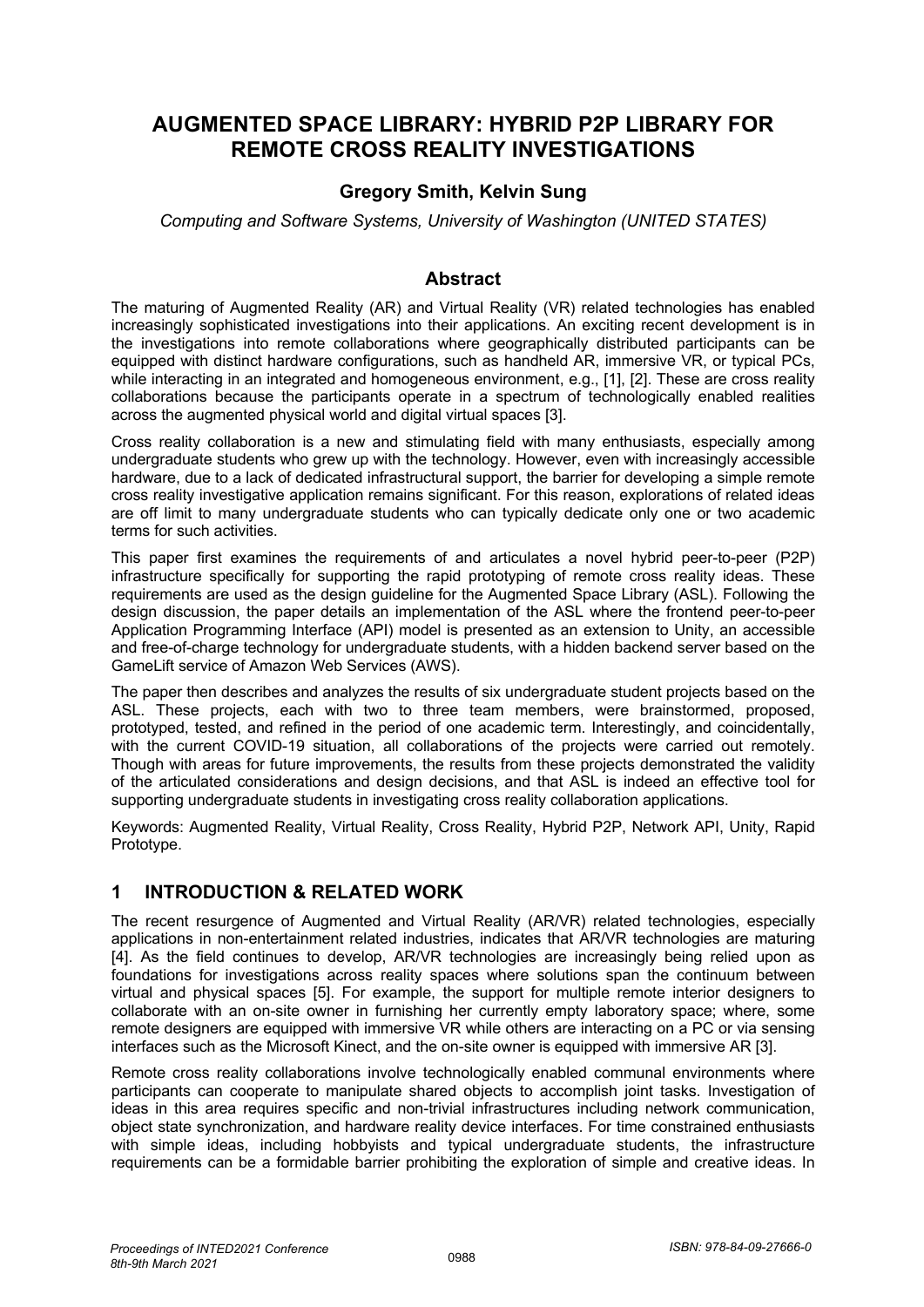particular, for undergraduate students the time available for examining ideas is usually limited to one or two academic terms.

Existing research in remote cross reality collaboration focuses on many important issues, including specialized hardware, e.g., [6], system configurations, e.g., [7], design efforts, e.g., [8], the details of many creative applications, e.g., [1]–[3], [9], [10] and the approaches to analyze the results e.g., [11]. While exciting and enlightening, these efforts and their corresponding results do not elaborate on the requirements of the infrastructure to support such investigations. Although general support for remote information sharing is relatively mature, well-established solutions are typically based on the traditional client-server [12] or peer-to-peer [13] models, and as will be discussed, may not align well with the needs of time-constrained remote cross reality investigations. For these reasons, even with the rapidly decreasing costs in hardware and increasing qualities in software development kits (SDK), the barrier for starting a remote cross reality collaboration investigation remains high.

This paper articulates the infrastructural considerations for supporting rapid prototyping of remote cross reality collaborative investigations by identifying relevant disciplines and analyzing their characteristics. These considerations fuelled the design decisions of the Augmented Space Library (ASL) [14], a SDK extension to the Unity game engine [15] where the logistics of connecting remote participants are hidden and investigators can proceed with examining their ideas of collaboration across realities without concerns of network connection and object sharing solutions.

The results from six ASL based one-academic-term undergraduate projects indicated that, though with areas for improvement, the articulated considerations and the associated solutions do address and lower the hurdle for, and, that ASL is an effective tool supporting novice investigators.

## **2 INFRASTRUSTURE CONSIDERATIONS**

An infrastructure that supports the development of investigative remote cross reality collaboration applications must present a coherent application programming interface (API) that integrates utilities across multiple disciplines. A coherent and effective API would allow the investigators to focus on idea explorations and not become distracted by the remote sharing aspect. The first step to understand the necessary requirements for such an API is to analyze the characteristics of needs in the involved fields.

## **2.1 Remote**

For an application to facilitate the collaboration of geographically distributed participants, it must support straightforward connections of the participants and sharing of objects. The fields of remote access and object sharing are relatively mature with many well-established solutions. In the context of cross reality collaboration, the following are essential considerations.

- **Participant connection**: The participants are likely to be trusted, distributed geographically, and may not know the technical setup and specifics locations of each other. Such participants must be able to locate each other and establish a collaborative session effortlessly.
- **Application state synchronization**: The presentation of different realities mainly involves graphical geometric objects in 3D spaces. The investigative nature of these applications implies that the actual application states may vary widely. System synchronization mechanisms must provide elaborate support for graphical objects and be flexible to support arbitrary state information.

## **2.2 Cross Reality**

Cross reality refers to the fact that, depending on the technological setup of each participant, they can experience different versions of reality across the continuum between actual physical world and virtual digital space. There are two essential considerations.

- **Device independence**: The different realities are delivered via various hardware configurations; thus, the distinct hardware devices must be supported by the underlying infrastructure.
- **Common referencing coordinate system**: The referencing coordinate system of an augmented world is typically and conveniently defined to be the AR device's camera position and orientation when the application is first started. With multiple participants on different AR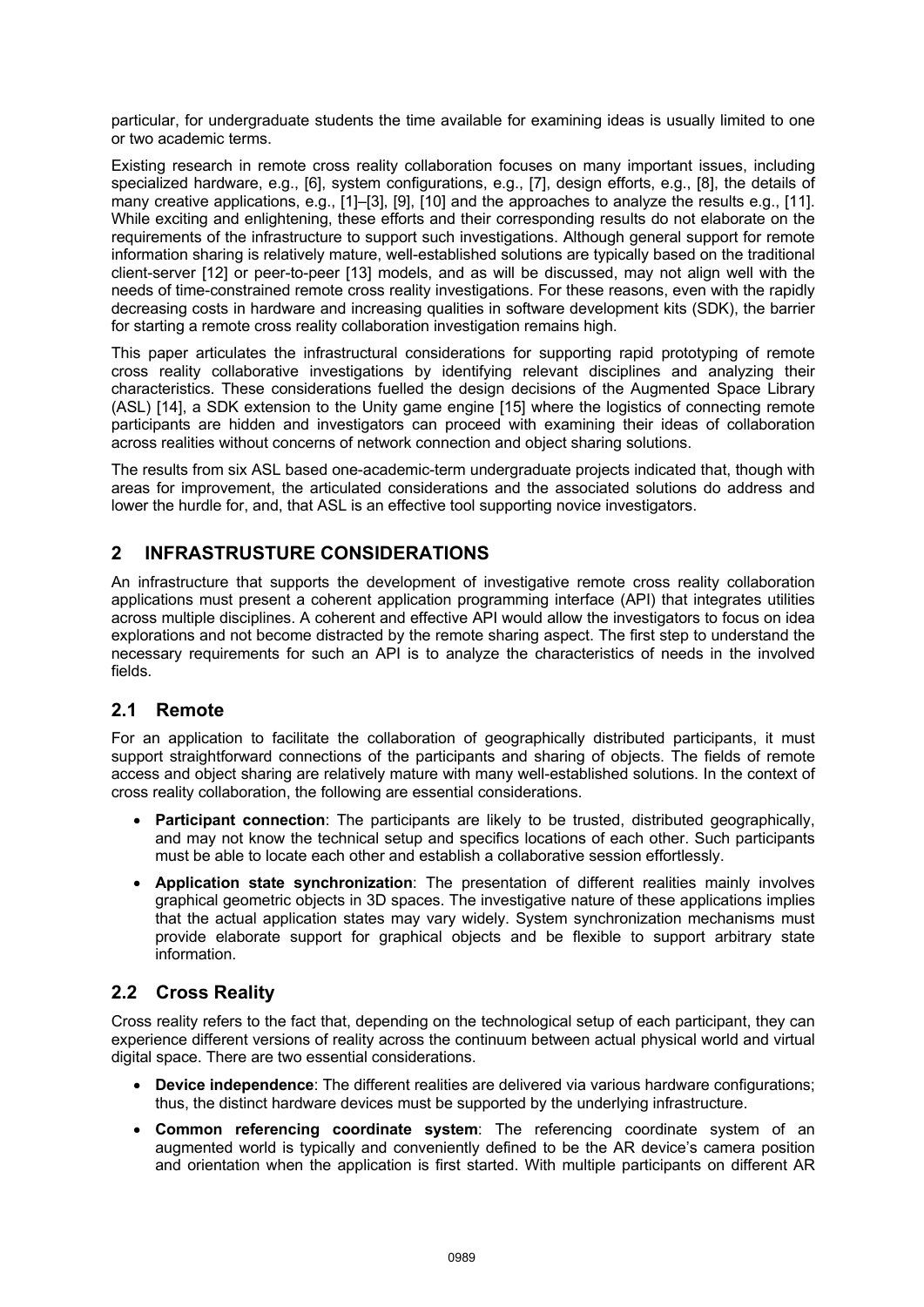and VR devices collaborating across distances, the supporting system must allow a clear and consistent way of defining a common coordinate system.

## **2.3 Collaboration**

The infrastructure should be optimized to support collaborative behavior patterns including mutual learning and coordination [16]. In a collaborative session, participants are likely to observe one another, take turns, and work alongside one another. Under such a model, contention over shared objects is likely to be infrequent. Though not a technical requirement, this observation is an important guide in system design.

## **2.4 The Investigative Applications**

The last category of consideration is the functionality of the actual investigative application. Upon analyzing recent efforts, e.g., [1]–[3] and based on our own experiences, e.g., [17], the following observations can be drawn.

- **Object behavior**: Objects in these applications are typically either static, e.g., a part of the common environment and do not change once created, or dynamic where they can be manipulated by the participants. Though there may be objects with pre-defined autonomous behaviors, e.g., driven by a physics simulation engine, unlike typical interactive games, such objects may not be present and when they do exist, the number of such objects are likely to be low.
- **Participant-Object interaction**: Participants typically select an object and then perform intuitive manipulations such as moving, re-orientating, or re-sizing. This observation leads to two implications. First, only the transforms of 3D objects need be synchronized where the potentially complicated geometry can be built-in as part of the application and thus need not be synchronized during runtime. For example, 3D models of geometrically complicated cars can be distributed as part of the application and during runtime only the transform of the car object needs to be synchronized. Second, to properly support mutual learning and coordination, participants must be able to clearly identify object ownership so that they can effortlessly transition between being an observer and manipulator. Simple visual feedback, such as highlight color or texture, is an excellent way to indicate ownership of objects.
- **Straightforward functionality**: Investigative applications are typically focused in scope, designed to explore specific ideas in relative isolation. For example, in the collaboration with remote interior designers to furnish the empty laboratory space example, the focus is on understanding effective distant object manipulation [3], the investigation is not concerned with many other aspects such as graphical user interface design, support for physics simulations, or detailed high-quality rendering. In this way, the corresponding infrastructure should also be of limited scope and ensure completeness of support within those scopes, e.g., elaborate, and efficient support for object transform synchronization without specific support for rendering quality control.

Lastly and very importantly, the infrastructure must be simple, with a flat learning curve that supports rapid prototyping. An important goal of this work is to support time-constrained undergraduate research projects.

## **3 DESIGN DECISIONS**

The discussed considerations point to an API that amalgamates three areas: network architecture, information sharing, and the rapid prototyping of interactive graphical applications that support multiple AR/VR devices. The essential design decisions for each are discussed next.

#### **3.1 Network Architecture**

The underlying infrastructure must allow straightforward establishment of collaboration sessions and support efficient and flexible application state management among all the participants.

With a client-server model, a participating client can connect to a collaborative session with the sole knowledge of the well-known server and does not need to be concerned with the details of any other participants. For this reason, the application state would be maintained by the server where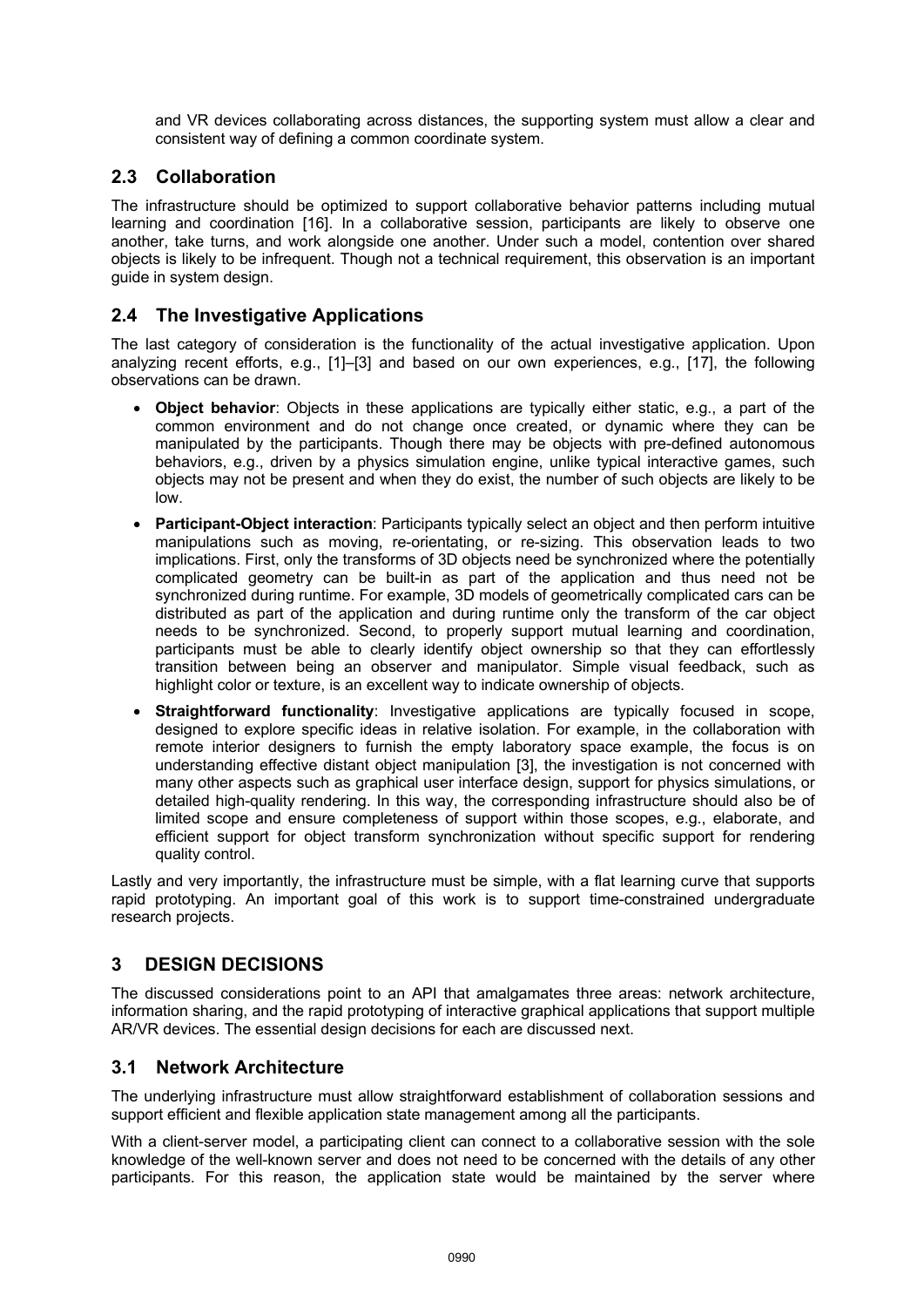communications with the clients are essentially state update requests. Because of the ease of establishing connections and centralized application state control, the well-established network infrastructure solutions for supporting remote interactive graphical applications are all based on the client-server model e.g., [18], [19], [20]. While a centralized state management solution facilitates consistency and efficiency, it is also true that a client-server-based application consists of essentially two separate solutions—one each for the client and the server, and therefore can be challenging for novices to rapidly prototype simple ideas.

In stark contrast, a peer-to-peer (P2P) model requires all participants to explicitly connect to each other to establish a session, and each peer is responsible for ensuring a coherent and properly synchronized application state. While there are investigations of collaborative applications based on the P2P model including interactive 3D applications, e.g., [21], [22], distributed virtual environment simulations e.g., [23], and multimedia applications, e.g., [24], the focus of these projects are on their respective applications and do not address general infrastructural needs. Although joining a network session can be logistically challenging, once established and with proper synchronization support, application state management for each peer can be similar to that of a single participant application.

An ideal solution would be a hybrid network model with the client-server approach for establishing collaborative sessions, and the P2P solution for managing the application state by each participant. With such a model, an investigator can begin by exploring ideas and developing simple applications for one participant, and generalize their solution to increase the number of participants by simply allowing more P2P users. The investigator would never have to worry about the application state consistency, the communication requirements, or the geographic location of other participants.

## **3.2 Information Sharing**

With the application state being maintained by individual participants, updates of shared objects must be synchronized. A straightforward approach is object ownership locks where only the owners of object locks can send update information for the corresponding object [25]. The control of this locking mechanism can either be distributed, e.g., the current owner must release a lock voluntarily [26], or centralized, e.g., a server grants and reclaims locks [25]. The former respects each owner but risks starvation, the latter allows a centralized policy but can significantly increase the server complexity.

While the length of time that a participant may hold on to an object can vary, the collaborative behavior patterns suggest that the transfer of ownership is likely to be an orderly sequence [16]. For this reason, the locking mechanism can assume a relaxed and systematic ownership transfer and focus on simplicity in both implementation and usage. A hybrid approach where locks can be voluntarily released by current owners, and when necessary, forcefully reclaimed by the server can be straightforward to implement and easy to work with in non-contentious settings.

A trivial implementation of such a system would allow the server to mediate object locks with a simple system of per-object states. By default, objects are owned by the server where object ownership arbitration is as follows.

- **Objects not owned**: Claims of unowned objects will always be granted with the per-object state recording the current owner.
- **Objects owned**: Claims of currently owned objects will result in a wait object state and the server initiating the reclaiming of ownership lock. Clients always honor the server reclaims and send acknowledgement of ownership release. When server regains ownership, the currently waiting participant will be granted ownership.
- **Objects in wait state**: Claims of objects currently in wait state will always be denied.
- **Object contention**: At any instance, if the server should receive more than one ownership claim requests, only one will be honored and the rest denied. There are two important reasons behind this strategy. The first is to guarantee definitive responses to the interactive client applications. Without an ownership wait queue in the server, the client application is guaranteed a success or failure response within the expected network delay and is therefore never in a state of owning a lock sometime in the unknown future. The second reason is simplicitywithout explicit queues, the server state management can be kept simple and elegant.

With this ownership arbitration scheme, a contentious object will constantly be in a wait state impacting system productivity. However, it is assumed that collaborative participants will seldom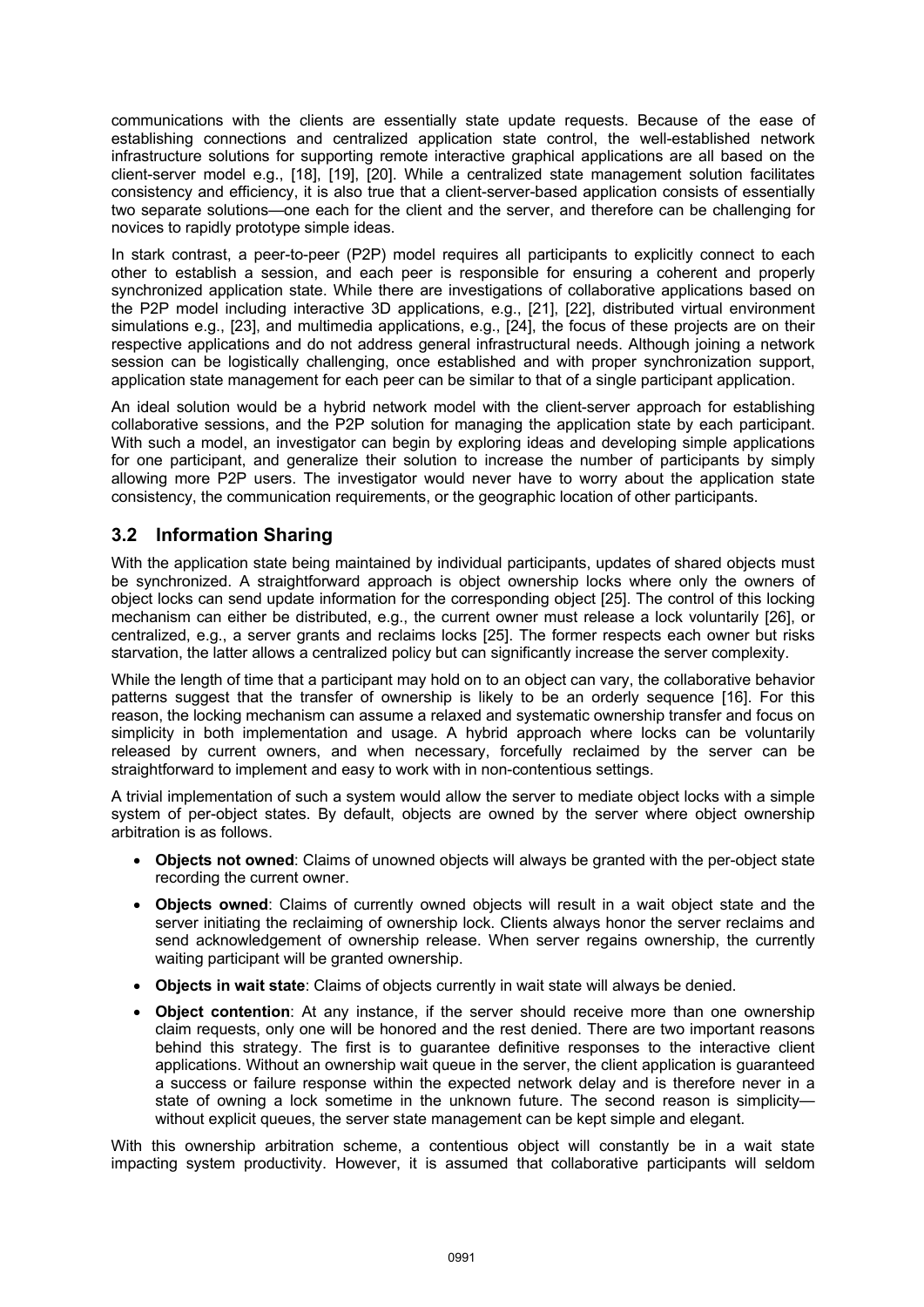compete for object ownership. In all cases, contentious or otherwise, because of nondeterministic network delays, object ownership starvation is unlikely.

## **3.3 Rapid Prototyping**

The goal of the API is to support the quick prototyping of focused investigative interactive graphical applications that support different AR/VR devices and allow participants from different geographical locations to work together. It is fortunate that the goal of supporting the building of interactive graphical applications aligns well with that of typical game engines [27]. Additionally, many well-established game engines support multiple popular AR/VR devices [28].

For these reasons, a straightforward approach would be to develop the API as an extension to an existing game engine. In all cases, the support of rapid prototyping with a flat learning curve requires that the API be simple, straightforward to install, and well-documented with ample and useful tutorials.

## **4 THE AUGMENTED SPACE LIBRARY (ASL)**

Based on the considerations and design decisions discussed, the Augmented Space Library (ASL) was built to support the rapid prototyping of investigative remote collaborative applications where the participants can be equipped with heterogeneous devices [14]. This section overviews the API implementation and the SDK delivered.

To the investigators who are building the investigative applications, ASL is a collection of functions similar to any API. ASL developers need not be aware of the existence of a separate server.

### **4.1 Choice of Unity**

Unity is a popular commercial game engine with a friendly graphical user interface and is relatively straightforward to learn [15]. The Unity developer ecosystem includes elaborate API documentations [29], a vibrant user community with many extension tools and tutorials [30], sensible educational licenses [28], and support and plans to continue to improve the support for all existing and future major AR and VR devices [31]. Because of these factors, and due to our own experiences with using the system in academic settings [32], Unity was chosen to be the hosting platform for ASL.

It should be noted that while Unity is a game engine, Unity applications built with ASL may not be games. Though investigations into cross reality often include game-like elements, including real-time interactions with virtual 3D objects. These elements are meant to assist the exploration of collaboration across the different hardware mediums.

## **4.2 The Frontend API**

The two key factors governing the API design and implementation are the support for 1) rapid prototyping with a flat learning curve and 2) interactive graphical applications with focused scope. The API must be simple with in-depth support of functionality within that scope. In this context, the scope of the API is to support synchronization of the graphical application state. These considerations resulted in three general categories of functions.

- **3D Object Support**: As discussed, the need is to synchronize the results of interactive manipulations: the transforms and not the geometry of the 3D objects. ASL strives to provide the complete spectrum of functions supporting objects and their transforms including creation, deletion, ownership control, and incremental and absolute updates of transforms. Besides the need to acquire an object ownership before manipulation, the sharing and synchronization aspects of these objects are completely transparent to the developers. Synchronization of object color and texture are also supported for straightforward feedback of object ownership.
- **General State Support**: Due to the investigative nature of these applications, it is impossible to predict the needs for synchronizing the state of any application. A generic approach would be to support the synchronization of a byte data block. Based on our experience, application states are frequently encoded as a collection of numbers. To avoid excessive data type conversions, ASL chooses to support the synchronization of a floating-point data bock. Participants can communicate custom arrays of floating-point numbers they encoded for any arbitrary purpose.
- **AR Specific Support**: ASL wraps Google's ARCore library [33] to support the synchronization of ARCore's cloud anchors to share a common reference coordinate system amongst all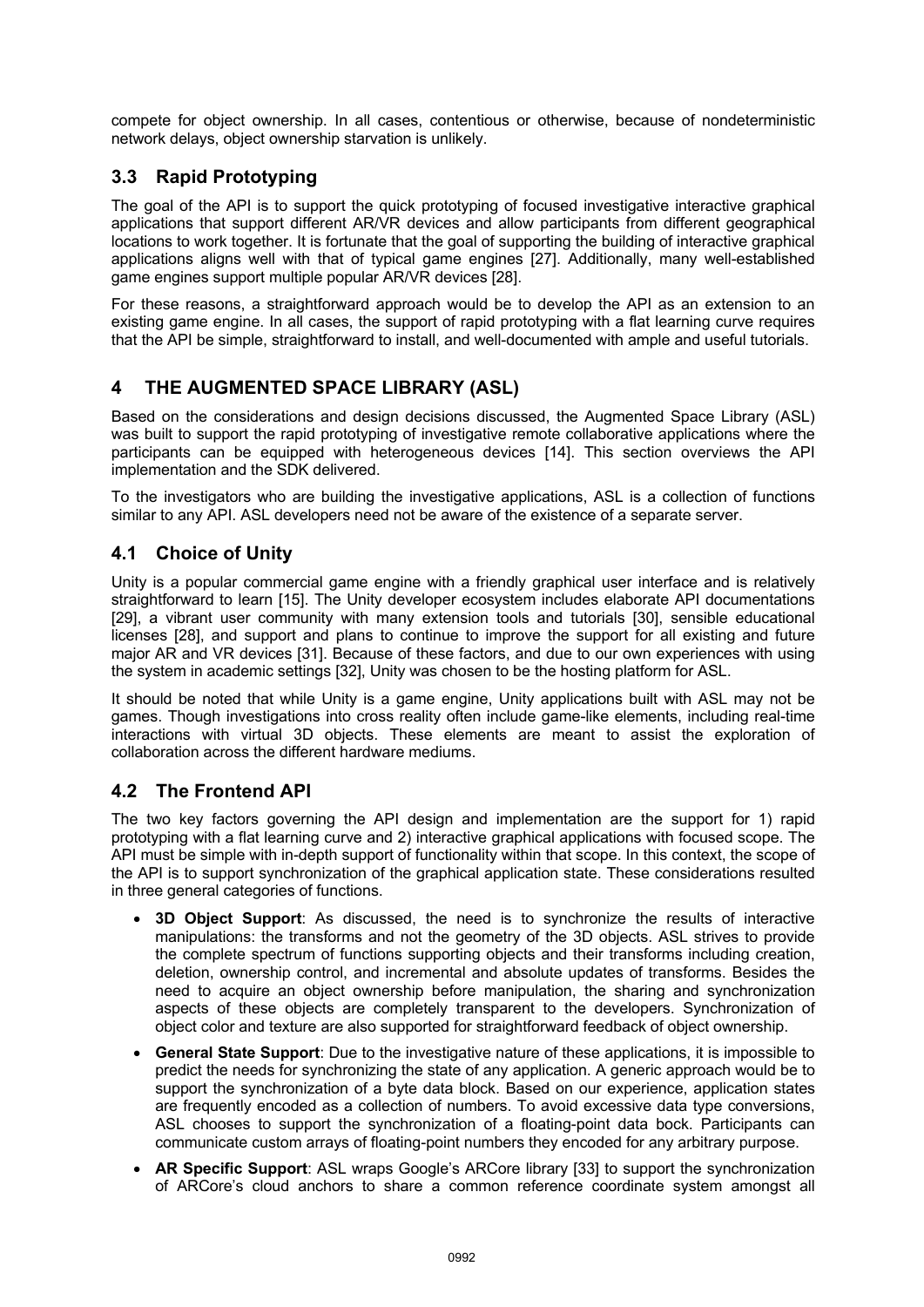collaborators. To avoid confusions over different coordinate systems, ASL offers distinct and explicit supports for the selection of AR scanned reference planes and regular 3D objects.

It is important to note the emphasis on simplicity of over support for general utility. For example, the AR selection utility in different coordinate system is the only network-independent utility function defined in the ASL API. This philosophy is true even for synchronization support—there is no explicit support for the sharing of 3D object geometries, e.g., the vertices and material properties of a car. The assumption is that geometric objects, including ones in the common environment, will be defined as part of the application where during runtime, only the transformation of these objects are of interest. When necessary, e.g., to communicate an AR application scanned geometry, at runtime applications can communicate object geometry information via the custom floating-point data block.

Notice that the there are no explicit functions supporting the establishment of collaborative sessions. The ASL startup process guides participants via an intuitive GUI interface to identify their unique session identifier and automatically establish connections.

## **4.3 The Backend Server**

There are many excellent network solutions, e.g., GameSparks [19], or GameLift [20], even ones specifically designed for Unity developers, e.g., Photo Engine [18]. However, these are all based on the client-server architecture. ASL's server is based on the AWS GameLift services [20] where participant connection requests are serviced by server-less AWS Lambda functions and object ownership control and object state broadcasting are supported by a lightweight server [34]. In this way, the lightweight server acts more as a relay with minimal state information, e.g., which participants own which objects, and not as a typical server in the client-server model. The correctness of the perobject state ownership control requires the system to guarantee packet orders and delivery. For this reason, all communications are based on TCP sockets.

It is important to re-emphasize that the existence of the backend server is completely transparent to ASL application developers. An investigator can simply focus on refining their ideas, developing the application based on their ideas, and at no time needs to be concerned that there is a backend server.

## **4.4 Documentation and Tutorials**

ASL is released with detailed documentation, including guides on installation and configuration, explanations on API functions, tutorials for programming with individual API functions, and more elaborate tutorials on approaches to combine the functions to build simple functionality [35].

## **5 RESULTS**

ASL has gone through two stages of testing: basic quality assurance (QA) and programmability. Towards the end of the second phase, a survey was conducted with response from nine (9) of the developers.

## **5.1 Quality Assurance and SDK Tutorials**

QA testing includes basic unit and correctness stress testing. Unit tests are trivial iterations over parameters of individual or groups of related functions. These test cases are created to cover every function and are maintained throughout the development process. In the end, these sets of test cases serve as excellent secondary documentation and simple tutorials for the investigators to experiment on and learn from.

The stress tests are designed to verify the ownership control scheme and assess system performance capacity. In the case of ownership verification, test cases with continuous automated creation, manipulation, and deletion of shared objects among multiple participants were built and ran over 48 hours to verify complete and correct synchronized states. Performance test results, though dependent on actual network bandwidth and traffic, showed that ASL can easily support a small number of participants, e.g., 5, sharing and manipulating several hundred shared objects simultaneously. Similar to the unit test cases, these tests serve as excellent secondary tutorials on how ASL functions can be combined to accomplish simple tasks.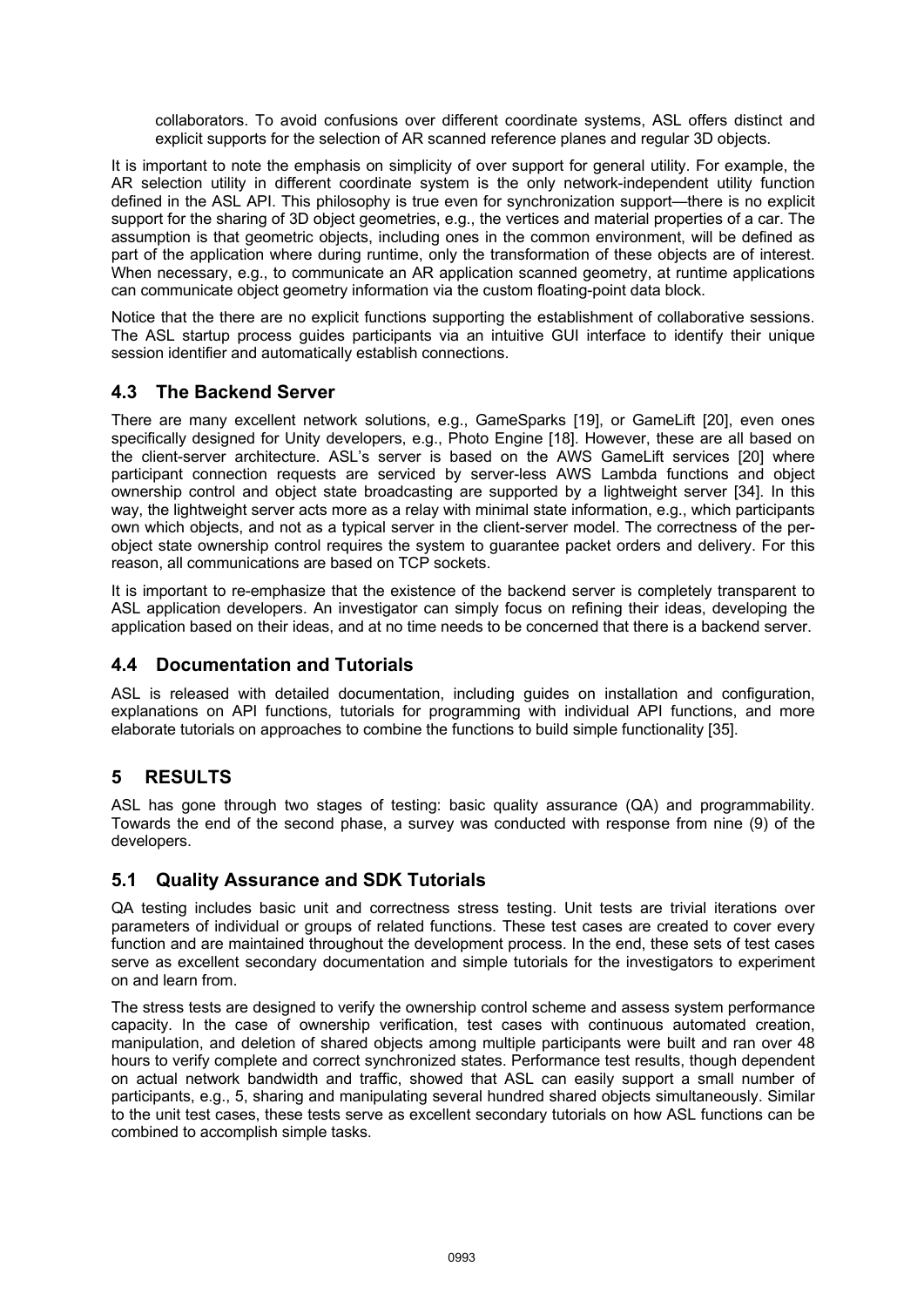

*Figure 1. Left: AR Ballista Challenge credit: Saiful Salim. Right: AR Pet Farm credit: Sean Miles and Marc Skaarup*

## **5.2 Programmability Testing**

Driven by their personal interests, eleven senior-level computer science undergraduate students volunteered, working individually or in teams, on six independent investigative projects based on ASL. Each project, from ideation, implementation, end-user testing, to final refinements lasted exactly one academic quarter, or 10 weeks. All project ideas were from the students, where some had end-user VR experience, but none had prior AR/VR programming exposure or previous experience working with ASL. When the projects began, the students only had each other and the existing ASL documentation for reference. Of the six projects, one was based on AR-only devices, three were based on AR/PC collaboration, and two were VR devices with potential PC collaboration. Please refer to the Cross Reality Collaboration Sandbox (CRCS) Research Group website for details of these projects [36].

Fig. 1 shows the screenshots from the AR-only application (left), and an example of AR/PC collaboration (right). On the left of Fig. 1, the top two screenshots are views from the two AR devices and the bottom photograph shows Player 1 interacting with his AR device. This application challenges the two players to control their ballista through their AR devices to hit the opponent's ballista.

The two screenshots on the right of Fig. 1 are from the AR Pet Farm project, where the AR participants can scan and create farm areas in the physical world, share the area with PC participants, and raise and nurture pets in these areas. In this case, the left screenshot shows an AR user created a farm area on the desk in front of the keyboard and shared that area with the PC player on the right. The two players are collaborating in raising and nurturing a dog, and what appears to be a T-Rex dinosaur.

Fig. 2 shows an investigation into a collaboration application with VR devices where participants must work together to solve multiple puzzles and escape the virtual room. The top two screenshots are views of what the player sees and the bottom photos are the respective players. The top-left screenshot shows Player 1 observing Player 2's attempt at solving the pipe-puzzle, and the top-right screenshot shows Player 2 interacting and manipulating the pipes.

The other projects include two collaborative applications between AR participants and distant PC players. The first project challenges the participants built a bridge over a living-room floor turned into a lava field, and the second was focused on competing to collect coins on surfaces scanned from the AR participants' environment. The last project was a VR collaboration application in a Minecraft-like environment where the participants must mine and build to reach a destination castle.

## **5.3 Survey Results**

A survey questionnaire was instituted at the end of these projects to assess students' experience. The results indicated general agreement on ease in establishing network sessions and success in synchronization support. Also discovered was the difficulty in integrating with Unity's physics engine and the lack of VR device specific support, especially in UI and debugging [14].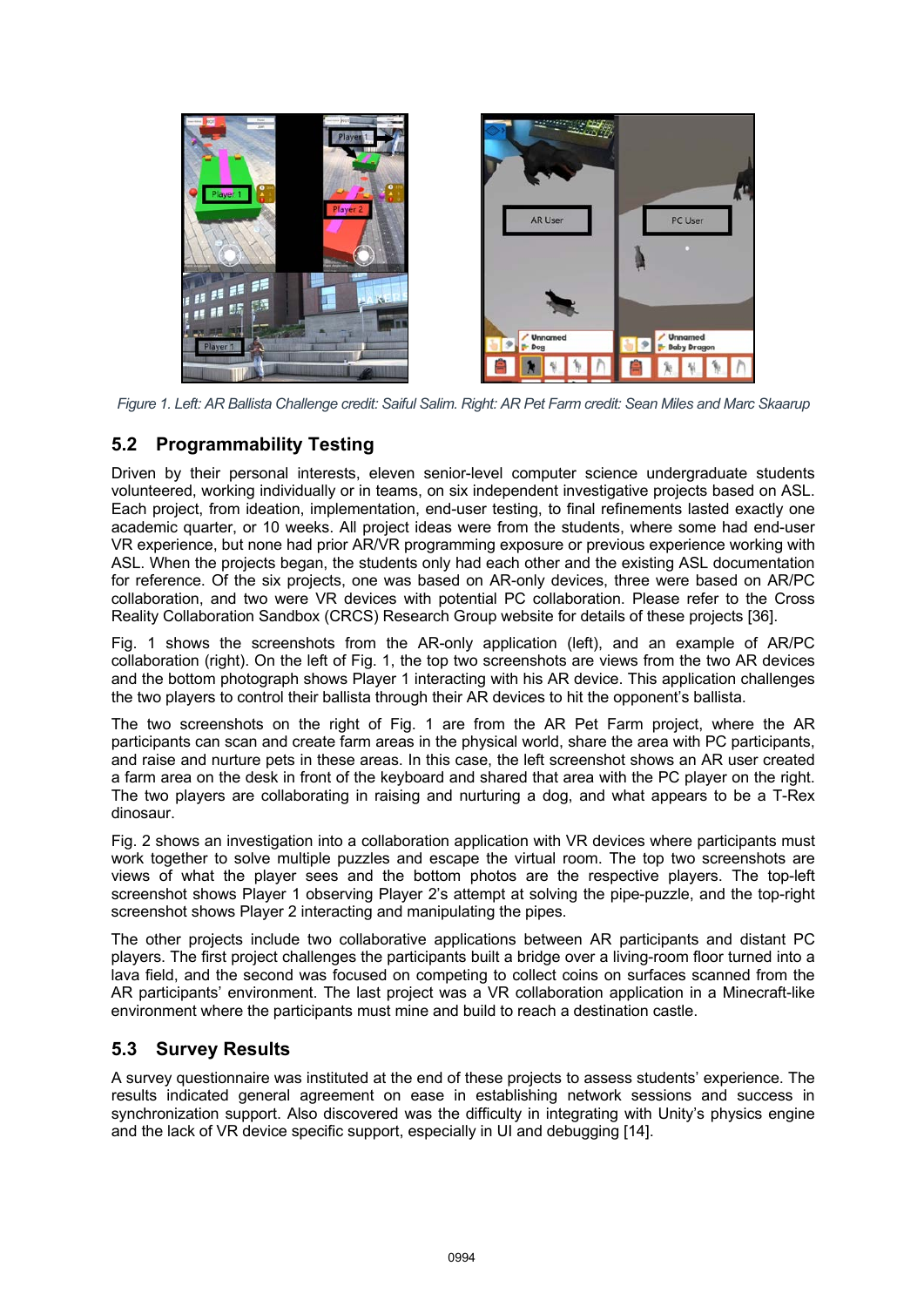

*Figure 2. VR Escape room credit: Cody Thayer, Isaiah Snow, and Yuto Akutsu.*

## **5.4 Discussion**

It is ironic that with the current COVID-19 situation, these projects proceeded with all participants collaborated remotely in the entire development process. Within the first week each project team was able to successfully prototype simple PC only collaborative applications where they can manipulate shared objects remotely. The first two to three weeks were dedicated to idea evaluation and prototyping with corresponding hardware. The first draft version of applications began to appear by the mid-quarter, at around fifth weeks' time frame. In all cases, the first draft version was single-user and remote participants were included only in later releases when the core functionalities were verified.

The drastically different applications, the different combinations of realities involved, the rapidly ramped up prototypes, the remote and collaborative natures of both the development process and end-results, the success of the unpolished investigative applications, and the positive feedbacks from the developers all attest to the success of ASL meeting the goal of supporting the rapid prototyping of remote cross reality collaboration investigations.

## **6 CONCLUSION**

This paper identified that, to support rapid prototyping of investigations into cross reality collaboration, the underlying infrastructure should support 1) effortless establishments of collaborative sessions; 2) efficient synchronization for graphical objects and generic data blocks; 3) different AR/VR devices; 4) explicit establishment of common referencing coordinate system. Additionally, it is reasonable to assume friendly and trustworthy participants where shared objects are manipulated in coordinated fashions.

These observations lead to a hybrid client-server and P2P network architecture that offers easy participant connections and facilitates per-peer application state management, supporting straightforward prototyping without special handling of shared objects. The assumption on collaborative shared object manipulation allows object ownership control mechanism to be optimized, focusing on simplicity. A custom object ownership arbitration system is proposed and implemented to ensure trivial server implementation and guarantees deterministic response to the client.

The derived solution is implemented in the ASL system as a SDK extension to the Unity game engine. The extensive testing by six groups of undergraduate students with drastically different projects verifies the validity of the identified considerations, the design of the solutions, and the effectiveness of the ASL to be an infrastructure for novice investigators.

Future improvements for ASL are in areas that were aggressively optimized in favor of API simplicity. For example, the support for autonomous behaviors of shared objects where five of the six projects implemented crude solutions for, e.g., wandering of pets in the farm. Another functionality would be the synchronization according to time such that real time events can occur at the exact same moment. It is important to note that while these functionalities do not explicitly exist, they can be implemented based on the generic floating-point data block. It will be an on-going optimization decision to balance between functionality and API simplicity. Finally, as the SDK for the AR/VR devices continue to improve, it is critical to constantly re-evaluate the integration and support for these devices.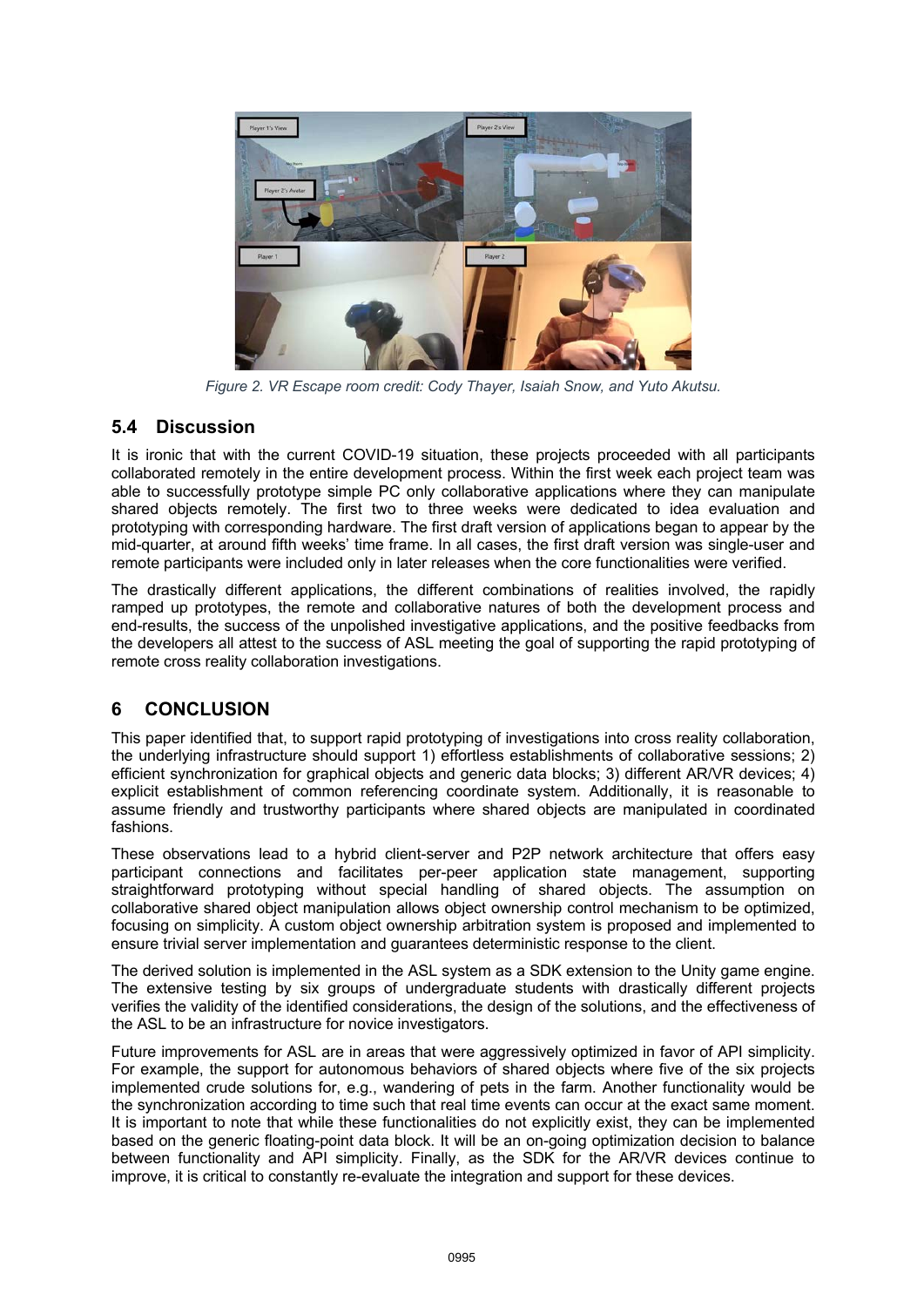#### **ACKNOWLEDGEMENTS**

The Microsoft Mixed Reality Academic Seeding Program donated all of the HTC Windows Mixed Reality headsets. Thanks to the adventurous and courageous undergraduate students who volunteered and participated so enthusiastically in this investigation, even during the very difficult pandemic lockdown. The first author and the AR equipment involved in these projects are supported by generous grants from the Computing and Software System Division, at the University of Washington Bothell.

#### **REFERENCES**

- [1] S. A. Alharthi, K. Spiel, W. A. Hamilton, E. Bonsignore, and Z. O. Toups, "Collaborative Mixed Reality Games," in *Companion of the ACM CSCW and Social Comp.*, Oct. 2018, pp. 447–454.
- [2] J. Müller, J. Zagermann, J. Wieland, U. Pfeil, and H. Reiterer, "A Qualitative Comparison Between Augmented and Virtual Reality Collaboration with Handheld Devices," in *Proceedings of Mensch und Computer 2019*, Hamburg Germany, Sep. 2019, pp. 399–410.
- [3] M. Tanaya *et al.*, "A Framework for analyzing AR/VR Collaborations: An initial result," in *2017 IEEE International Conference on CIVEMSA*, Jun. 2017, pp. 111–116.
- [4] B. Marr, "The 5 Biggest Virtual And Augmented Reality Trends In 2020 Everyone Should Know About," *Forbes*. https://www.forbes.com/sites/bernardmarr/2020/01/24/the-5-biggest-virtual-andaugmented-reality-trends-in-2020-everyone-should-know-about/ (accessed Jan. 04, 2021).
- [5] L. Avila and M. Bailey, "Augment Your Reality," *IEEE CG&A*, vol. 36, no. 1, pp. 6–7, Jan. 2016.
- [6] S. Wong, S. Singhal, and C. Neustaedter, "Smart Crew: A Smart Watch Design for Collaboration Amongst Flight Attendants," in *Companion of the 2017 ACM CSCW and Social Computing*, Feb. 2017, pp. 41–44.
- [7] E. Peters *et al.*, "Design for Collaboration in Mixed Reality Technical Challenges and Solutions," Nov. 2016, doi: 10.1109/VS-GAMES.2016.7590343.
- [8] K. M. Everitt, S. R. Klemmer, R. Lee, and J. A. Landay, "Two Worlds Apart: Bridging the Gap Between Physical and Virtual Media for Distributed Design Collaboration," *NEW Horiz.*, no. 5, p. 8, 2003.
- [9] T. Teo, L. Lawrence, G. A. Lee, M. Billinghurst, and M. Adcock, "Mixed Reality Remote Collaboration Combining 360 Video and 3D Reconstruction," in *Proceedings of the 2019 CHI Conference on Human Factors in Computing Systems*, May 2019, pp. 1–14.
- [10] C. Elvezio, M. Sukan, O. Oda, S. Feiner, and B. Tversky, "Remote collaboration in AR and VR using virtual replicas," in *ACM SIGGRAPH 2017 VR Village*, Jul. 2017, pp. 1–2.
- [11] C. Y. Wang, L. Drumm, C. Troup, Y. Ding, and A. S. Won, "VR-Replay: Capturing and Replaying Avatars in VR for Asynchronous 3D Collaborative Design," in *2019 IEEE Conference on VR and 3D User Interfaces*, Mar. 2019, pp. 1215–1216.
- [12] "Client–server model," *Wikipedia*. Dec. 25, 2020, Accessed: Jan. 04, 2021. [Online]. Available: https://en.wikipedia.org/w/index.php?title=Client%E2%80%93server\_model&oldid=996262483.
- [13] "Peer-to-peer," *Wikipedia*. Dec. 13, 2020, Accessed: Jan. 04, 2021. [Online]. Available: https://en.wikipedia.org/w/index.php?title=Peer-to-peer&oldid=993999508.
- [14] G. Smith, "Augmented Space Library 2: A Network Infrastructure for Collaborative Cross Reality Applications," Master's, University of Washington, United States -- Washington, 2020.
- [15] "Unity (game engine)," *Wikipedia*. Jan. 04, 2021, Accessed: Jan. 04, 2021. [Online]. Available: https://en.wikipedia.org/w/index.php?title=Unity (game\_engine)&oldid=998256828.
- [16] B. Wasson and A. Mørch, "Identifying collaboration patterns in collaborative telelearning scenarios," *Educ. Technol. Soc.*, vol. 3, Jan. 2000.
- [17] A. Hitchcock and K. Sung, "Multi-view augmented reality with a drone," in *Proceedings of the 24th ACM Symposium on VRST*, Tokyo Japan, Nov. 2018, pp. 1–2.
- [18] "Introduction | Photon Engine." https://doc.photonengine.com/en-us/pun/v1/demos-andtutorials/pun-basics-tutorial/intro (accessed Jan. 04, 2021).